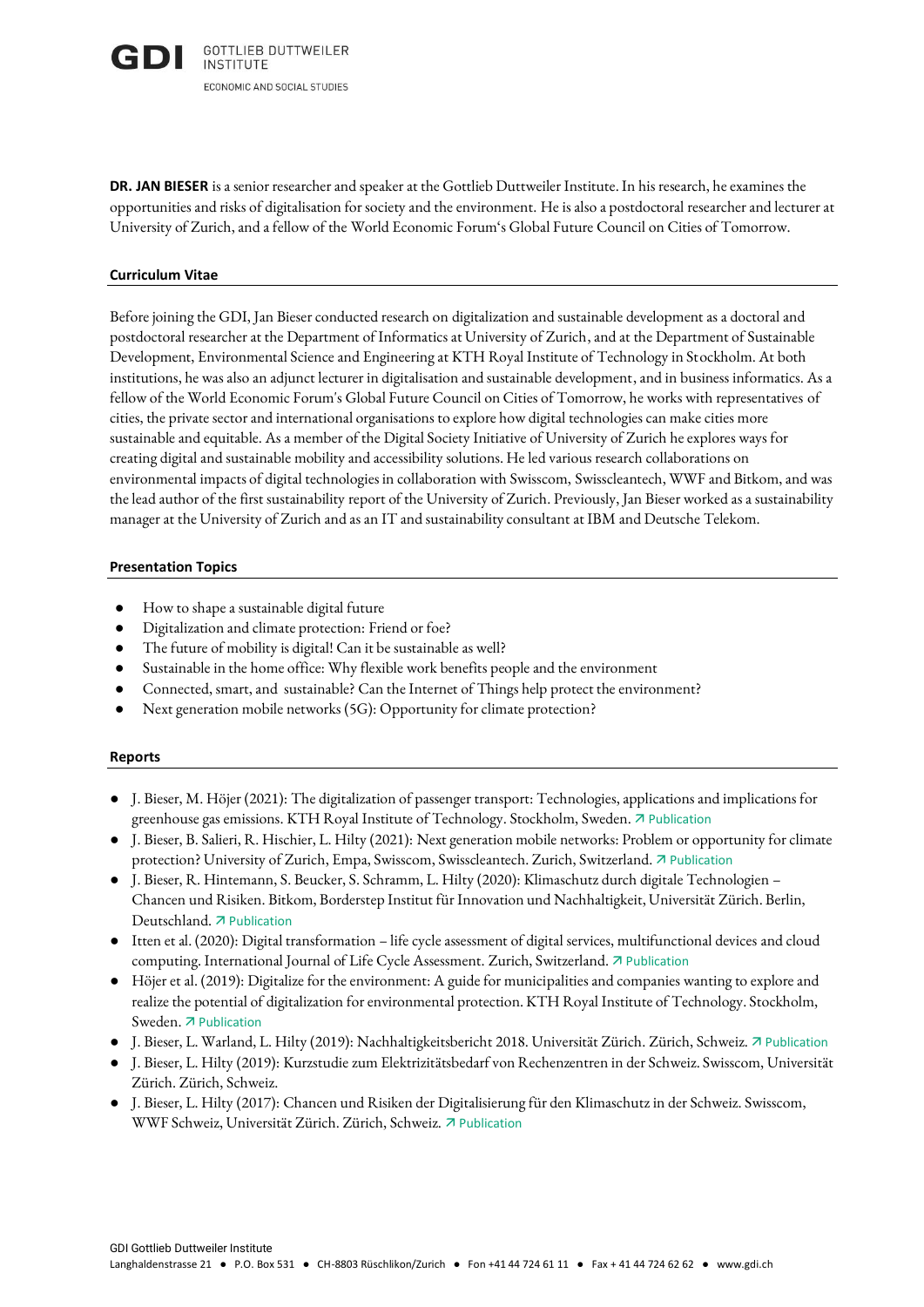#### **Peer-Reviewed Publications**

- J. Bieser, M. Höjer, A. Kramers, L. Hilty (2021): A framework for assessing the energy impacts of telecommuting based on time-use data. Travel Behaviour and Society, 27, 107-116. 7 [Publication](https://www.sciencedirect.com/science/article/pii/S2214367X21001198)
- J. Bieser, M. Höjer (2021): A framework for assessing impacts of information and communication technology on passenger transport and greenhouse gas emissions. 35th International Conference on Environmental Informatics (EnviroInfo 2021). Berlin, Germany. [Publication](https://link.springer.com/chapter/10.1007/978-3-030-88063-7_15)
- J. Bieser, B. Vaddadi, A. Kramers, M. Höjer, L. Hilty (2021): Impacts of telecommuting on time use and travel: A case study of a neighborhood telecommuting center in Stockholm. Travel Behaviour and Society, 23, 157-165. **7** [Publication](https://www.sciencedirect.com/science/article/pii/S2214367X20302441#:~:text=A%20recent%20study%20on%20TC,day%20and%20part%2Dday%20telecommuters.)
- J. Bieser, L. Burkhalter, L. Hilty, B. Fuchs, Y. Blumer (2021): Lifetime extension of mobile Internet-enabled devices: Measures, challenges and environmental implications. 4th Conference on Product Lifetimes and the Environment (PLATE 2021). Limerick, Ireland. [Publication](https://www.zora.uzh.ch/id/eprint/204774/)
- J. Bieser, V. Coroamă (2020): Direkte und indirekte Umwelteffekte der Informations- und Kommunikationstechnologie. SustainabilityManagementForum, NachhaltigkeitsManagementForum, 2020, 29, 1-11. **7** [Publication](https://link.springer.com/article/10.1007/s00550-020-00502-4)
- J. Bieser, L. Hilty (2020): Conceptualizing the impact of information and communication technology on individual time and energy use. Telematics and Informatics, 49, 101375. 7 [Publication](https://www.sciencedirect.com/science/article/abs/pii/S0736585320300344)
- B. Vaddadi, J. Bieser, J. Pohl, A. Kramers (2020): Towards a conceptual framework of direct and indirect environmental effects of co-working. 7th International Conference on ICT for Sustainability (ICT4S 2020). Bristol, UK. 7 [Publication](https://dl.acm.org/doi/10.1145/3401335.3401619)
- M. Jattke, J. Bieser, Y. Blumer, R. Itten, M. Stucki (2020): Environmental implications of service life extension of mobile devices. Electronics Goes Green 2020+. Berlin, Germany. 7 [Publication](https://digitalcollection.zhaw.ch/handle/11475/20808)
- J. Bieser, D. Haas, L. Hilty (2019): VETUS Visual exploration of time-use data to support environmental assessment of lifestyles. 6th International Conference on ICT for Sustainability (ICT4S 2019). Lappeenranta, Finland. **7** [Publication](https://www.zora.uzh.ch/id/eprint/171387/)
- J. Bieser, L. Hilty (2018): Assessing indirect environmental effects of information and communication technology (ICT): A systematic literature review. Sustainability,  $10(8)$ ,  $2662$ .  $\overline{7}$  [Publication](https://www.mdpi.com/2071-1050/10/8/2662)
- J. Bieser, L. Hilty (2018): Indirect effects of the digital transformation on environmental sustainability: Methodological challenges in assessing the greenhouse gas abatement potential of ICT. 5th International Conference on ICT for Sustainability (ICT4S 2018). Toronto, Canada. 7 [Publication](https://easychair.org/publications/paper/KHNg)
- J. Bieser, L. Hilty (2018): An approach to assess indirect environmental effects of digitalization based on a time-use perspective. 32nd International Conference on Environmental Informatics (EnviroInfo 2018). Garching, Germany. [Publication](https://link.springer.com/chapter/10.1007/978-3-319-99654-7_5)

## **Dissertation**

● J. Bieser (2020): A time-use approach to assess indirect environmental effects of information and communication technology: Time rebound effects of telecommuting. PhD Dissertation. University of Zurich. **7** [Publication](https://www.zora.uzh.ch/id/eprint/191486/)

# **Academic Teaching**

- Business Informatics, University of Zurich
- Digitalization and Sustainable Development, University of Zurich
- The Digitalization of Mobility, University of Zurich
- Sustainable Development ICT and Innovation, KTH Royal Institute of Technology Stockholm
- Sustainable Development for Computer Science and Engineering, KTH Royal Institute of Technology Stockholm